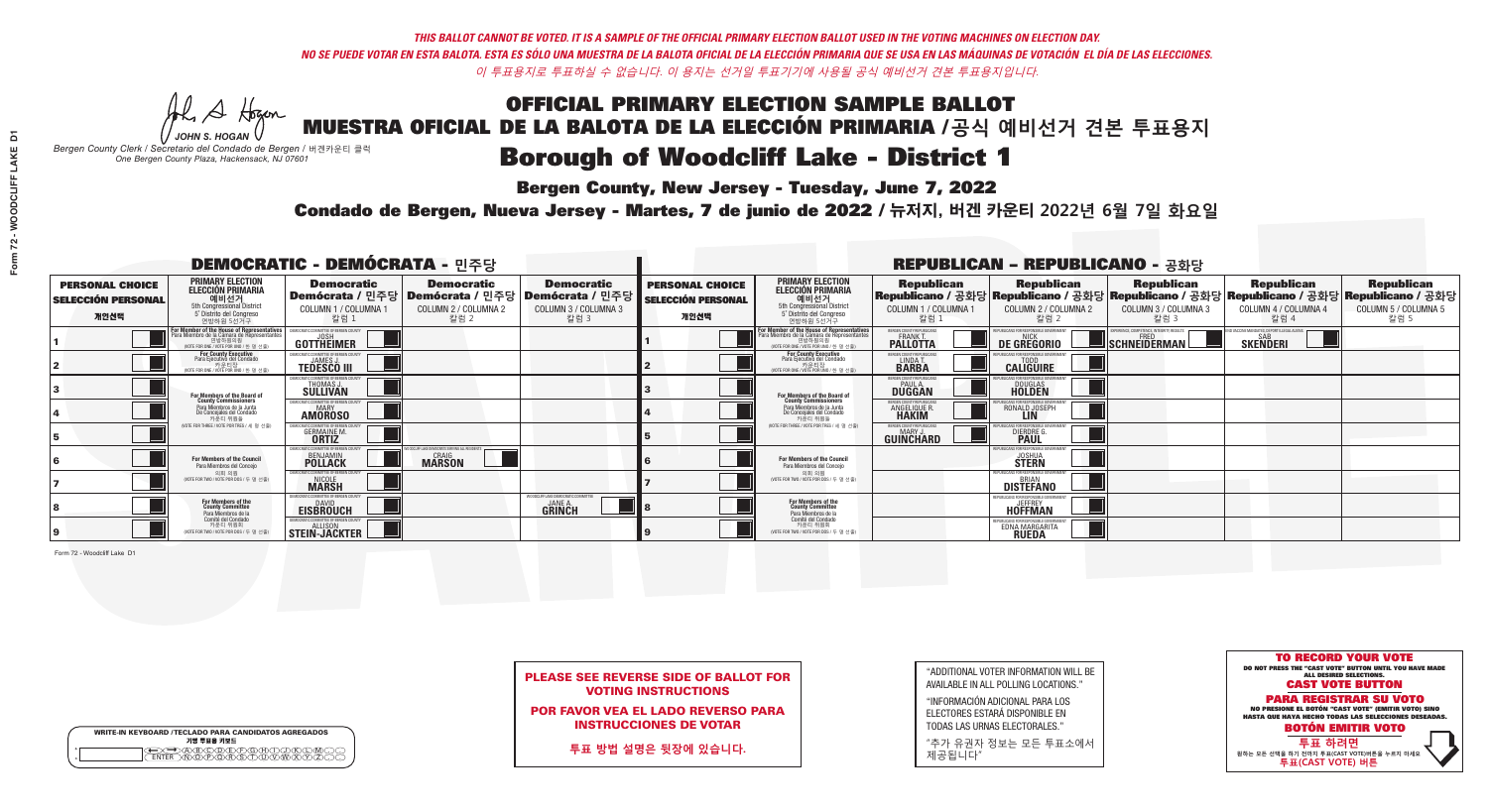**Bergen County, New Jersey - Tuesday, June 7, 2022** 

A Hogen *JOHN S. HOGAN*

| <b>WRITE-IN KEYBOARD /TECLADO PARA CANDIDATOS AGREGADOS</b><br>기명 투표용 키보드 |  |
|---------------------------------------------------------------------------|--|
| DODERFXGXA<br>৲ক∩ক∧ই৲ক                                                    |  |

*Bergen County Clerk / Secretario del Condado de Bergen /* 버겐카운티 클럭 *One Bergen County Plaza, Hackensack, NJ 07601*



PLEASE SEE REVERSE SIDE OF BALLOT FOR VOTING INSTRUCTIONS

POR FAVOR VEA EL LADO REVERSO PARA INSTRUCCIONES DE VOTAR

**투표 방법 설명은 뒷장에 있습니다.**

"ADDITIONAL VOTER INFORMATION WILL BE AVAILABLE IN ALL POLLING LOCATIONS."

"INFORMACIÓN ADICIONAL PARA LOS ELECTORES ESTARÁ DISPONIBLE EN TODAS LAS URNAS ELECTORALES."

"추가 유권자 정보는 모든 투표소에서 제공됩니다"

Condado de Bergen, Nueva Jersey - Martes, 7 de junio de 2022 / 뉴저지, 버겐 카운티 2022년 6월 7일 화요일 *One Bergen County Plaza, Hackensack, NJ 07601*

| <b>DEMOCRATIC - DEMÓCRATA - 민주당</b>                         |                                                                                                                                               |                                                                                 |                                                                                       |                                                                      |                                                             |                                                                                                                                               |                                                                      | <b>REPUBLICAN - REPUBLICANO - 공화당</b>                                                                                                           |                                                           |                                                                |                                                   |
|-------------------------------------------------------------|-----------------------------------------------------------------------------------------------------------------------------------------------|---------------------------------------------------------------------------------|---------------------------------------------------------------------------------------|----------------------------------------------------------------------|-------------------------------------------------------------|-----------------------------------------------------------------------------------------------------------------------------------------------|----------------------------------------------------------------------|-------------------------------------------------------------------------------------------------------------------------------------------------|-----------------------------------------------------------|----------------------------------------------------------------|---------------------------------------------------|
| <b>PERSONAL CHOICE</b><br><b>SELECCIÓN PERSONAL</b><br>개인선택 | <b>PRIMARY ELECTION</b><br>ELECCIÓN PRIMARIA<br>예비선거<br>5th Congressional District<br>5 Distrito del Congreso<br>연방하원 5선거구                    | <b>Democratic</b><br>COLUMN 1 / COLUMNA 1<br>칼럼 1                               | <b>Democratic</b><br>│Demócrata / 민주당│Demócrata / 민주당<br>COLUMN 2 / COLUMNA 2<br>칼럼 2 | <b>Democratic</b><br>Demócrata / 민주당<br>COLUMN 3 / COLUMNA 3<br>칼럼 3 | <b>PERSONAL CHOICE</b><br><b>SELECCIÓN PERSONAL</b><br>개인선택 | <b>PRIMARY ELECTION</b><br><b>ELECCIÓN PRIMARIA</b><br>예비선거<br>5th Congressional District<br>5° Distrito del Congreso<br>연방하원 5선거구            | <b>Republican</b><br>COLUMN 1 / COLUMNA 1<br>칼럼 :                    | <b>Republican</b><br>Republicano / 공화당 Republicano / 공화당 Republicano / 공화당 Republicano / 공화당 Republicano / 공화당<br>COLUMN 2 / COLUMNA 2<br>-칼럼 2 | <b>Republican</b><br>COLUMN 3 / COLUMNA 3<br>칼럼 3         | <b>Republican</b><br>COLUMN 4 / COLUMNA 4<br>칼럼 4              | <b>Republican</b><br>COLUMN 5 / COLUMNA 5<br>칼럼 5 |
|                                                             | For Member of the House of Representatives<br>Para Miembro de la Cámara de Representantes<br>연방하원의원<br>(VOTE FOR ONE / VOTE POR UNO / 한 명 선출) | DEMOCRATIC COMMITTEE OF BERGEN COUNTY<br>GOTTHEIMER                             |                                                                                       |                                                                      |                                                             | For Member of the House of Representatives<br>Para Miembro de la Cámara de Representantes<br>연방하원의원<br>(VOTE FOR ONE / VOTE POR UNO / 한 명 선출) | RGEN COUNTY REPUBLICANS<br><b>PALLOTTA</b>                           | DE GREGORIO                                                                                                                                     | XPERIENCE, COMPETENCE, INTEGRITY, RESULTS<br>SCHNEIDERMAN | ID VACCINE MANDATES, DEPORT ILLEGAL ALIENS.<br><b>SKENDERI</b> |                                                   |
|                                                             | For County Executive<br>Para Ejecutivo del Condado<br>가운티장<br>(VOTE FOR ONE / VOTE POR UNO / 한 명 선출)                                          | EMOCRATIC COMMITTEE OF BERGEN COUNTY<br><b>TEDESCO III</b>                      |                                                                                       |                                                                      |                                                             | <b>For County Executive</b><br>Para Ejecutivo del Condado<br>. 카운티장<br>(VOTE FOR ONE / VOTE POR UNO / 한 명 선출)                                 | BERGEN COUNTY REPUBLICAN<br>LINDA T.                                 | <b>CALIGUIRE</b>                                                                                                                                |                                                           |                                                                |                                                   |
|                                                             | For Members of the Board of<br>County Commissioners                                                                                           | MOCRATIC COMMITTEE OF BERGEN COUNTY<br>THOMAS J.                                |                                                                                       |                                                                      |                                                             | For Members of the Board of<br>County Commissioners                                                                                           | ERGEN COUNTY REPUBLICAN<br><b>PAUL A.</b><br><b>DUGGAN</b>           | DOUGLAS<br>HOLDEN                                                                                                                               |                                                           |                                                                |                                                   |
|                                                             | Para Miembros de la Junta<br>De Concejales del Condado<br>카우티 위원들                                                                             | MOCRATIC COMMITTEE OF BERGEN COUNTY<br><b>MARY</b><br><b>AMOROSO</b>            |                                                                                       |                                                                      |                                                             | Para Miembros de la Junta<br>De Concejales del Condado<br>카운티 위원들                                                                             | <b>RGEN COUNTY REPUBLICAN:</b><br><b>ANGELIQUE R</b><br><b>HAKIM</b> | RONALD JOSEPH                                                                                                                                   |                                                           |                                                                |                                                   |
|                                                             | (VOTE FOR THREE / VOTE POR TRES / 세 명 선출)                                                                                                     | <i>A</i> OCRATIC COMMITTEE OF BERGEN COUN<br><b>GERMAINE M.</b><br><b>ORTIZ</b> |                                                                                       |                                                                      |                                                             | NOTE FOR THREE / VOTE POR TRES / 세 명 선출                                                                                                       | BERGEN COUNTY REPUBLICANS<br>MARY .I<br>GUINCHARD                    | <b>FOR RESPONSIBLE GO</b><br><b>DIERDRE</b>                                                                                                     |                                                           |                                                                |                                                   |
|                                                             | For Members of the Council<br>Para Miembros del Conceio                                                                                       | EMOCRATIC COMMITTEE OF BERGEN<br><b>BENJAMIN</b><br><b>POLLACK</b>              | FLAKE DEMOCRATS SERVING ALL RESIDENTS<br><b>MARSON</b>                                |                                                                      |                                                             | For Members of the Council<br>Para Miembros del Concejo                                                                                       |                                                                      | PHRI ICANS ENR RESPONSIRI E<br><b>JOSHUA</b><br><b>STERN</b>                                                                                    |                                                           |                                                                |                                                   |
|                                                             | 의회 의원<br>(VOTE FOR TWO / VOTE POR DOS / 두 명 선출)                                                                                               | <b>EMOCRATIC COMMITTEE OF BERGEN COUNT</b><br><b>MARSH</b>                      |                                                                                       |                                                                      |                                                             | 의회 의원<br>(VOTE FOR TWO / VOTE POR DOS / 두 명 선출)                                                                                               |                                                                      | REPUBLICANS FOR RESPONSIBLE G<br><b>DISTEFANO</b>                                                                                               |                                                           |                                                                |                                                   |
|                                                             | For Members of the<br>County Committee<br>Para Miembros de la<br>Comité del Condado                                                           | MOCRATIC COMMITTEE OF BERGEN C<br><b>WARREN</b><br><b>FELDMAN</b>               |                                                                                       |                                                                      |                                                             | For Members of the<br>County Committee<br>Para Miembros de la<br>Comité del Condado                                                           |                                                                      | FPUBLICANS FOR RESPONSIBLE 6<br><b>CARLOS</b><br><b>RENDO</b>                                                                                   |                                                           |                                                                |                                                   |
|                                                             | 카운티 위원회<br>(VOTE FOR TWO / VOTE POR DOS / 두 명 선출)                                                                                             | EMOCRATIC COMMITTEE OF BERGEN COUNT<br>NANCY<br>GROSS                           |                                                                                       |                                                                      |                                                             | 카운티 위원회<br>WOTE FOR TWO / VOTE POR DOS / 두 명 선출)                                                                                              |                                                                      | <b>MICHELLE</b>                                                                                                                                 |                                                           |                                                                |                                                   |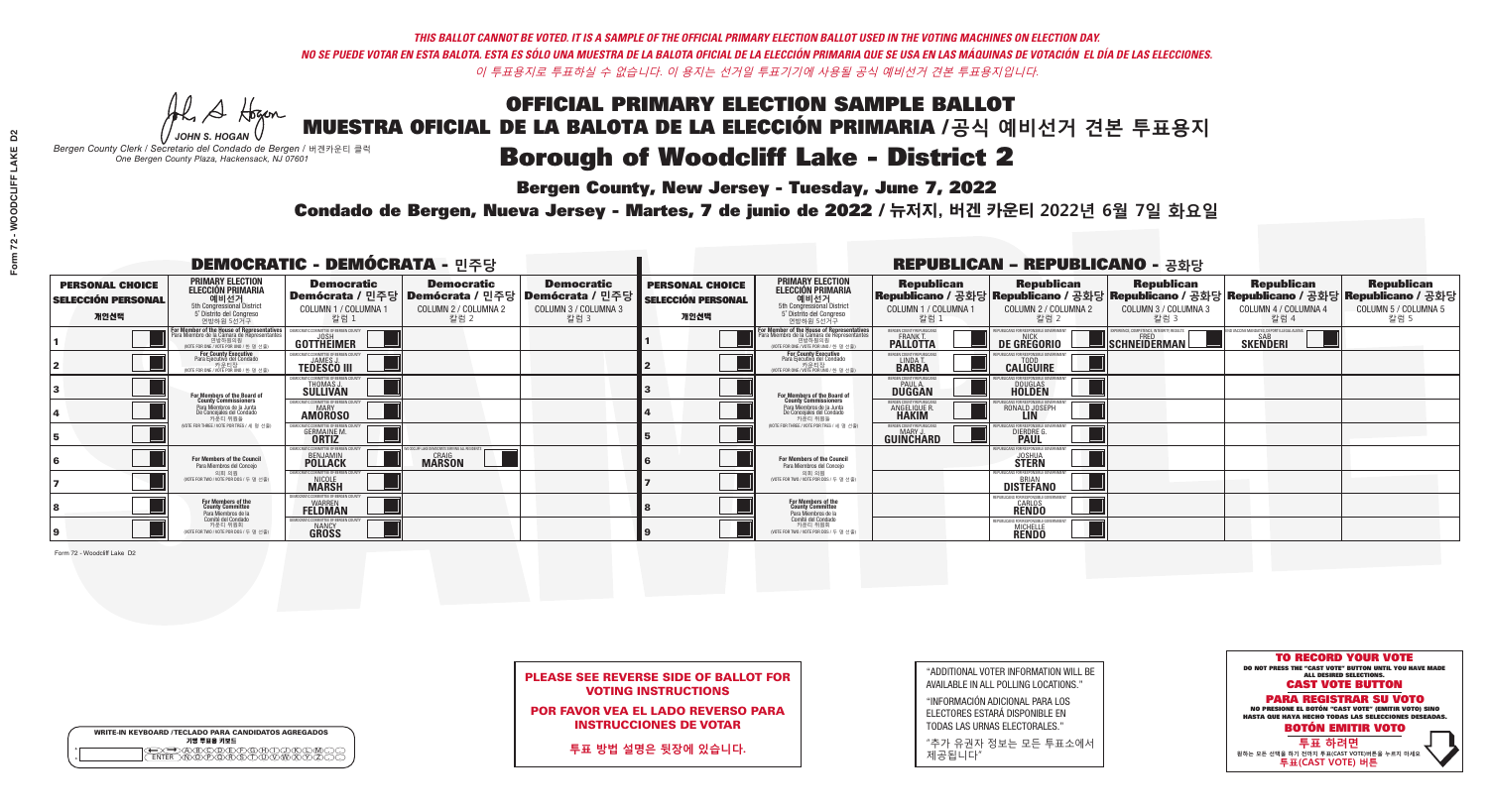**Bergen County, New Jersey - Tuesday, June 7, 2022** 

A Hogen *JOHN S. HOGAN*

| <b>WRITE-IN KEYBOARD /TECLADO PARA CANDIDATOS AGREGADOS</b><br>기명 투표용 키보드 |  |
|---------------------------------------------------------------------------|--|
| )(B)(C)(D)(E)(F)(G)(H)(<br><u>አቅአሚያ ፈ</u> ን                               |  |

*Bergen County Clerk / Secretario del Condado de Bergen /* 버겐카운티 클럭 *One Bergen County Plaza, Hackensack, NJ 07601*



PLEASE SEE REVERSE SIDE OF BALLOT FOR VOTING INSTRUCTIONS

POR FAVOR VEA EL LADO REVERSO PARA INSTRUCCIONES DE VOTAR

**투표 방법 설명은 뒷장에 있습니다.**

"ADDITIONAL VOTER INFORMATION WILL BE AVAILABLE IN ALL POLLING LOCATIONS."

"INFORMACIÓN ADICIONAL PARA LOS ELECTORES ESTARÁ DISPONIBLE EN TODAS LAS URNAS ELECTORALES."

"추가 유권자 정보는 모든 투표소에서 제공됩니다"

Condado de Bergen, Nueva Jersey - Martes, 7 de junio de 2022 / 뉴저지, 버겐 카운티 2022년 6월 7일 화요일 *One Bergen County Plaza, Hackensack, NJ 07601*

| <b>DEMOCRATIC - DEMÓCRATA - 민주당</b>                         |                                                                                                                                              |                                                                                       |                                                            |                                                                             |                                                             |                                                                                                                                    |                                                            | <b>REPUBLICAN - REPUBLICANO - 공화당</b>                   |                                                          |                                                                                                                                                |                                                   |
|-------------------------------------------------------------|----------------------------------------------------------------------------------------------------------------------------------------------|---------------------------------------------------------------------------------------|------------------------------------------------------------|-----------------------------------------------------------------------------|-------------------------------------------------------------|------------------------------------------------------------------------------------------------------------------------------------|------------------------------------------------------------|---------------------------------------------------------|----------------------------------------------------------|------------------------------------------------------------------------------------------------------------------------------------------------|---------------------------------------------------|
| <b>PERSONAL CHOICE</b><br><b>SELECCIÓN PERSONAL</b><br>개인선택 | <b>PRIMARY ELECTION</b><br><b>ELECCIÓN PRIMARIA</b><br>예비선거<br>5th Congressional District<br>5° Distrito del Congreso<br>연방하원 5선거구           | <b>Democratic</b><br>│Demócrata / 민주당│Demócrata / 민주당<br>COLUMN 1 / COLUMNA 1<br>칼럼 1 | <b>Democratic</b><br>COLUMN 2 / COLUMNA 2<br>칼럼 2          | <b>Democratic</b><br><b>Demócrata / 민주당</b><br>COLUMN 3 / COLUMNA 3<br>칼럼 3 | <b>PERSONAL CHOICE</b><br><b>SELECCIÓN PERSONAL</b><br>개인선택 | <b>PRIMARY ELECTION</b><br>ELECCIÓN PRIMARIA<br>예비선거<br>5th Congressional District<br>5° Distrito del Congreso<br>연방하원 5선거구        | <b>Republican</b><br>COLUMN 1 / COLUMNA 1<br>칼럼.           | <b>Republican</b><br>COLUMN 2 / COLUMNA 2<br>·칼럼 2      | <b>Republican</b><br>COLUMN 3 / COLUMNA 3<br>칼럼 3        | <b>Republican</b><br>Republicano / 공화당 Republicano / 공화당 Republicano / 공화당 Republicano / 공화당 Republicano / 공화당<br>COLUMN 4 / COLUMNA 4<br>칼럼 4 | <b>Republican</b><br>COLUMN 5 / COLUMNA 5<br>칼럼 5 |
|                                                             | For Member of the House of Representatives<br>Para Miembro de la Cámara de Representantes<br>연방하원의원<br>(VOTE FOR ONE / VOTE POR UNO / 한 명 선출 | DEMOCRATIC COMMITTEE OF BERGEN COUNTY<br>JOSH<br><b>GOTTHEIMER</b>                    |                                                            |                                                                             |                                                             | For Member of the House of Representatives<br>Para Miembro de la Cámara de Representantes<br>(VOTE FOR ONE / VOTE POR UNO / 한 명 선출 | ERGEN COUNTY REPUBLICAN<br><b>PALLOTTA</b>                 | DE GREGORIO                                             | PERIENCE, COMPETENCE, INTEGRITY, RESULTS<br>SCHNEIDERMAN | ID VACCINE MANDATES, DEPORT ILLEGAL ALIENS. [<br><b>SKENDERI</b>                                                                               |                                                   |
|                                                             | For County Executive<br>Para Ejecutivo del Condado<br>가운티장 - 카운티장<br>(VOTE FOR ONE / VOTE POR UNO / 한 명 선출)                                  | JEMOCRATIC COMMITTEE OF BERGEN COUNT'<br><b>TEDESCO III</b>                           |                                                            |                                                                             |                                                             | For County Executive<br>Para Ejecutivo del Condado<br>카운티장<br>(WOTE FOR ONE / VOTE POR UNO / 한 명 선출)                               | BERGEN COUNTY REPUBLICAN<br>LINDA T.                       | <b>CALIGUIRE</b>                                        |                                                          |                                                                                                                                                |                                                   |
|                                                             | For Members of the Board of<br>County Commissioners                                                                                          | EMOCRATIC COMMITTEE OF BERGEN COUNTY<br>THOMAS J.                                     |                                                            |                                                                             |                                                             | For Members of the Board of<br>County Commissioners                                                                                | ERGEN COUNTY REPUBLICAN<br><b>PAUL A.</b><br><b>DUGGAN</b> | <b>DOUGLAS</b>                                          |                                                          |                                                                                                                                                |                                                   |
|                                                             | Para Miembros de la Junta<br>De Concejales del Condado<br>카운티 위원들                                                                            | <b>10CRATIC COMMITTEE OF BERGEN COUNTY</b><br>MARY<br><b>AMOROSO</b>                  |                                                            |                                                                             |                                                             | Para Miembros de la Junta<br>De Concejales del Condado<br>카운티 위원들                                                                  | ERGEN COUNTY REPUBLICAN<br><b>ANGELIQUE R</b>              | RONALD JOSEPH                                           |                                                          |                                                                                                                                                |                                                   |
|                                                             | NOTE FOR THREE / VOTE POR TRES / 세 명 선출)                                                                                                     | <b>GERMAINE M.</b>                                                                    |                                                            |                                                                             |                                                             | NOTE FOR THREE / VOTE POR TRES / 세 명 선출                                                                                            | ERGEN COUNTY REPUBLICANS<br>MARY J<br>GUINCHARD            | <b>DIERDRE G</b><br><b>PAUL</b>                         |                                                          |                                                                                                                                                |                                                   |
|                                                             | For Members of the Council<br>Para Miembros del Conceio                                                                                      | MOCRATIC COMMITTEE OF BERGEN COUNT<br><b>BENJAMIN</b><br><b>POLLACK</b>               | LIFE LAKE DEMOCRATS SERVING ALL RESIDENTS<br><b>MARSON</b> |                                                                             |                                                             | For Members of the Council<br>Para Miembros del Conceio                                                                            |                                                            | FNR RESPNNSIRI E G<br><b>JOSHUA</b><br><b>STERN</b>     |                                                          |                                                                                                                                                |                                                   |
|                                                             | 의회 의원<br>(VOTE FOR TWO / VOTE POR DOS / 두 명 선출)                                                                                              | MOCRATIC COMMITTEE OF BERGEN COUNTY<br>NICOLE<br><b>MARSH</b>                         |                                                            |                                                                             |                                                             | 의회 의원<br>(VOTE FOR TWO / VOTE POR DOS / 두 명 선출)                                                                                    |                                                            | PUBLICANS FOR RESPONSIBLE GOVERNMEN<br><b>DISTEFANO</b> |                                                          |                                                                                                                                                |                                                   |
|                                                             | For Members of the<br>County Committee<br>Para Miembros de la                                                                                | MOCRATIC COMMITTEE OF RERGEN<br>MOLINELLI                                             |                                                            |                                                                             |                                                             | For Members of the<br>County Committee<br>Para Miembros de la<br>Comité del Condado                                                |                                                            | PURLICANS FOR RESPONSIBLE G<br><b>BECHTEL</b>           |                                                          |                                                                                                                                                |                                                   |
|                                                             | Comité del Condado<br>카운티 위원회<br>(VOTE FOR TWO / VOTE POR DOS / 두 명 선출)                                                                      | EMOCRATIC COMMITTEE OF RERGEN COUNT<br><b>CÔHEN</b>                                   |                                                            |                                                                             |                                                             | 카운티 위원회<br>(VOTE FOR TWO / VOTE POR DOS / 두 명 선출)                                                                                  |                                                            | PUBLICANS FOR RESPONSIBLE GOVERNMENT<br>BELGIOVINE      |                                                          |                                                                                                                                                |                                                   |